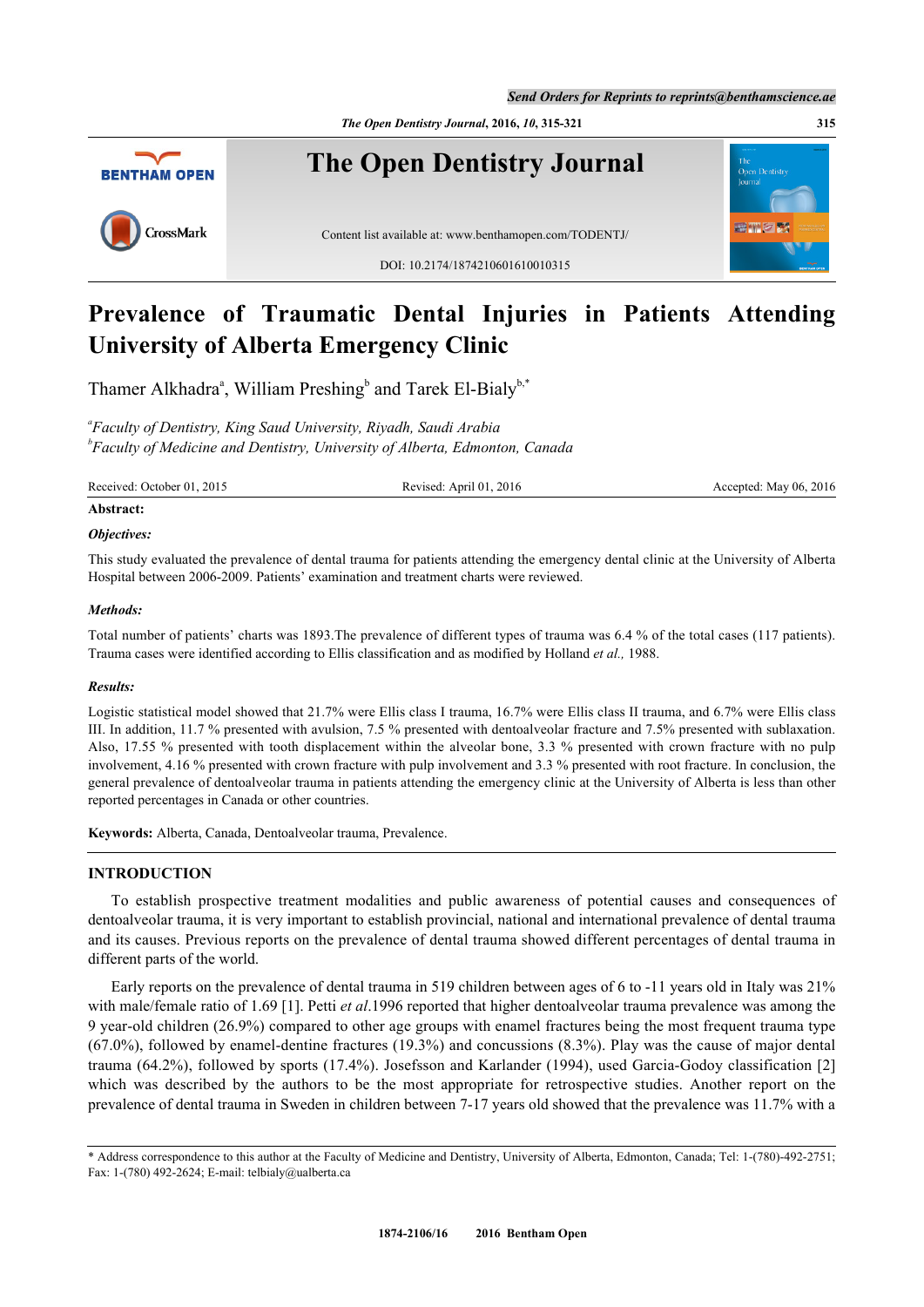distribution of 63% boys (highest in the 8-12 years-old age group) and 37% girls (highest in the 7-9 year-old age group) [\[3](#page-5-2)] The most frequent etiological factors were collision during play, and falling over. Also, Josefsson and Karlander 1994, reported that 10% of all dental injuries were caused by violence. Noori and Al-Obadi, 2009 [[4\]](#page-5-3) studied traumatic dental injuries among primary school children in Iraq. They investigated 4105 students and they used dental trauma criteria as published by of Garcia-Godoy [\[2](#page-5-1)]. They reported that traumatic dental injuries were found to be 6.1% in Iraqi primary school children with males being 61% more than females. They suggested that this increase of dental traumatic injury in males than in females may be due to the fact that males tend to participate in more strenuous activities with higher trauma risk, such as contact and more aggressive types of sports. While an earlier study in the same country reported the prevalence of dental trauma to be 29.6% [[5\]](#page-5-4), it could be argued that the recent decline in the percentage of dental trauma in Iraq could be due to the increased public awareness of the significance and consequences of dental trauma. Another recent study on the prevalence of traumatic dental injuries among 12-year-old school children according to Garcia-Godoy classification of dental trauma was 12.8% in Nigeria [[6](#page-5-5)]. Author *et al*. reported that there was no statistical difference in the prevalence between boys and girls and the most common cause of injuries was falls (49.1%), traffic accidents (13.2%), collision (11.3%) and misuse of teeth 9.4%. In addition, they reported that the most common type of injury was enamel fracture alone (9.9%), followed by enamel-dentine fracture (4.8%). Majority of the accidents occurred at home (60.4%), followed by school (26.4%) [[6\]](#page-5-5). On the other hand, another study in South Africa in the same year evaluated dental traumatic injuries in 11-13 year-old school children using modified version of Ellis's classification. The authors reported that the percentage of traumatic injuries was 6.4% of the 1065 studied cases with boys showed 2.5 times higher than females [[7](#page-5-6)]. It is to be noted that the highest prevalence was in 12 year olds and in the high socio-economic status group with enamel fracture was the main type of dental trauma (69.1%). It is interesting to see differences within the same continent in terms of percentage of dental trauma, however there is a consistent increased figure of dental trauma in boys compared to girls.

On contrast, another study was conducted by Cavalcanti *et al*., 2009 that evaluated the prevalence of dental injuries in 448 7-12-year-old children in Brazil[[8\]](#page-5-7) using Andreasen and Andreasen[[9\]](#page-6-0), O'Brien [\[10](#page-6-1)] and Cortes[[11](#page-6-2)] classifications showed that 21%. Boys experienced more injuries 21.9% than girls 20% [[8\]](#page-5-7). They reported that falls (63.8%) and collisions (24.5%) were the main causes of dental trauma. On the other hand, another report in the same year 2009, from Brazil too, however when studied dental trauma in preschool children using Ellis' classification showed that there was a 47.9% increase in traumatic dental injuries between 2002 and 2006 in 5–59 months old children [\[12](#page-6-3)]. They reported that there was no significant gender, family structure, and socio-economic differences in the prevalence of dental injuries [[12](#page-6-3)]. The predisposing factors that are related to dental injuries include overjet, lip coverage, and anterior overbite [\[12](#page-6-3)]. It has been reported that in Australia, males represented 67% of 304 cases reported with orofacial trauma and three-quarters of all cases were aged less than 24 years [\[13\]](#page-6-4). These traumatic injuries are more related to sports activities. Another study about dental traumatic injuries in Thai children aged 11-13 years old revealed that 35% of the studies children had traumatic dental injuries with males as twice as females. Also, they reported that the prevalence of dental trauma increased with age with more common affected children who are living in more disadvantaged households and whose parents were less educated. Increased overjet was highly related to the increased prevalence of dental trauma among the affected children [[14\]](#page-6-5).

The reports about the prevalence of dental trauma in Canadian communities was limited to Ontario province [\[15](#page-6-6) - [17\]](#page-6-7). These studies reported that the prevalence of dental trauma was 15.5%. No other reports about the prevalence of dental trauma in other Canadian providences or communities could be found in the literature. Also, one study [[17\]](#page-6-7) was limited to the prevalence of hockey related dentofacial trauma.

With the difference in culture and different life styles between countries, it is important to report on the prevalence of dental trauma in different countries and the possible contributing factors in each country. Until now, there is no report on the provenance of dental trauma in Alberta, Canada. In order to enhance health services in Alberta, it is important to evaluate the magnitude and nature of dental trauma. This study evaluated the prevalence of dental trauma of cases attended the dentistry clinic and the University of Alberta emergency hospital between 2006 and 2009. We hypothesized that the prevalence and severity of dental trauma in Edmonton is higher in males than in females. We also hypothesize that the prevalence and severity of dental trauma decrease with age. This is based on the previous reports in different countries that showed that prevalence of dental trauma is higher in younger age groups and also male in most studies are affected by dental trauma than females.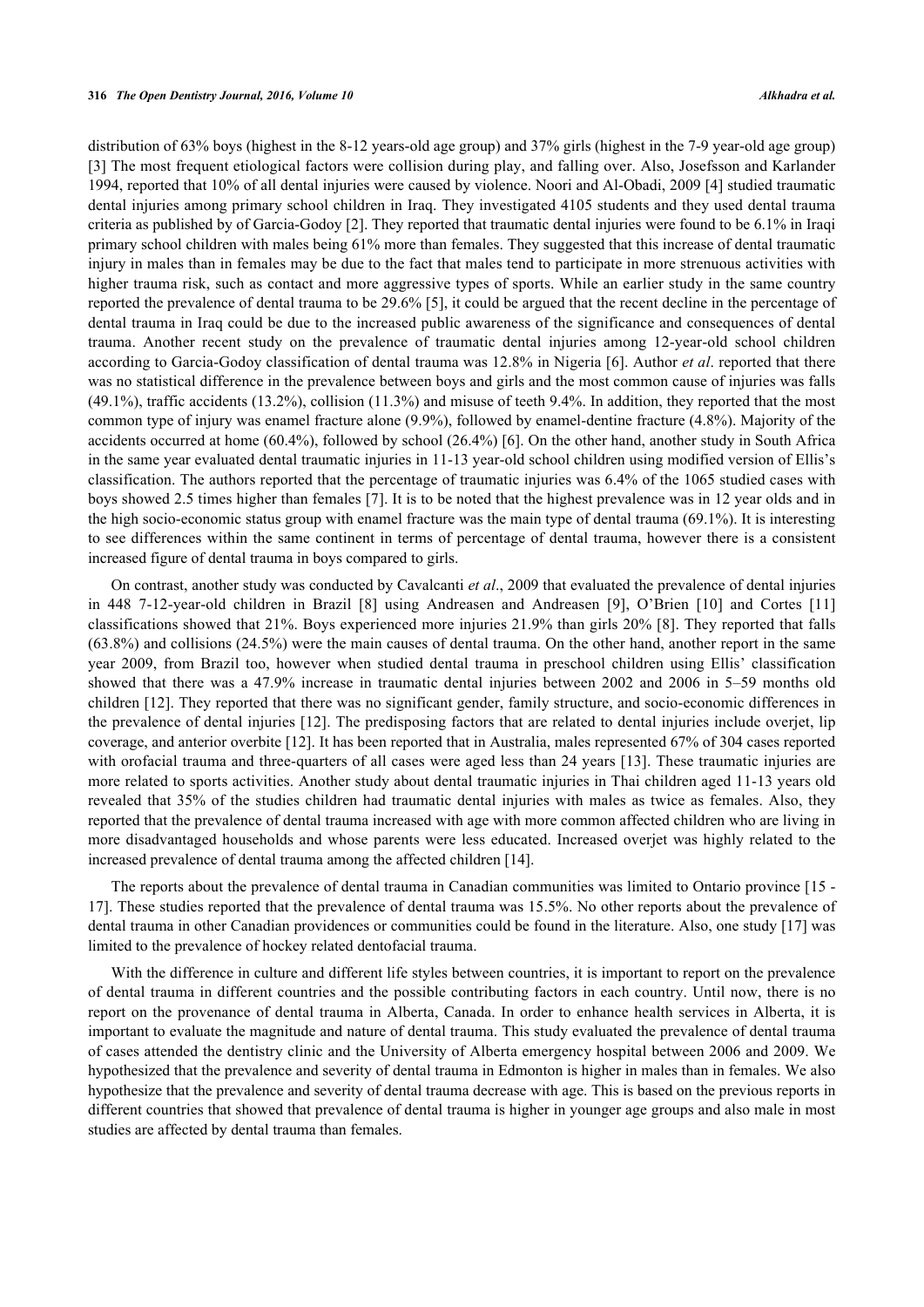## **MATERIALS AND METHODS**

Health Ethics review board approval from the University of Alberta has been obtained for this research. To assess the prevalence of dental trauma for patients attending the emergency dental clinic at the University of Alberta Hospital between years 2006-2009, 1893 patients' charts were reviewed. All patients' charts were evaluated and cases reported with any trauma to the face and /or to the mouth were identified. Patients' examination and treatment charts were reviewed. Two independent researchers carefully reviewed the patients' charts in order to minimize possible bias in evaluating the charts. In order to overcome bias in data collection or interpretation error, twenty charts of the patients were randomly selected and traumatic injury classifications for these charts were compared between the two researchers' scores using Pearson's correlation coefficient. The trauma cases were identified according to Ellis classification [[18](#page-6-8)] as modified by Holland *et al*., 1988 [\[19\]](#page-6-9) as follows: Class 1: Fracture of enamel only; Class 2: Fracture of enamel and dentine, without pulp involvement; Class 3: Fracture of enamel and dentine with pulp involvement; Class 4: Discoloration of the tooth as a result of concussion to the tooth, with or without a sinus tract; Class 5: Displacement, extrusion, intrusion and lateral displacement; class 6: Tooth loss as a result of trauma and class 7: Tooth restored by composite or crown restoration following fracture.

To evaluate the association of 'Age' and the trauma types, the correlation coefficient was calculated. The trauma type is ordinal data and the 'Age' is interval data. Three methods of correlation are provided using Spearman's rho statistic (non-parametric statistical test) using SPSS statistical package, Version 17, SPSS, IL, USA). Spearman's rho statistical analysis is recommended for studies similar to this study since the data do not come from a bivariate normal distribution. The statistical approach used for evaluating the effects of 'Age' and 'Sex' on the trauma levels is ordinal logistic regression.

#### **RESULTS**

Based on the correlations, there was no obvious association between 'Age' and trauma levels.

The prevalence of different types of trauma was 6.4 % of the total cases (120 patients). 21.7% of the cases presented with Ellis Class I trauma, 16.7% of the cases presented with Ellis Class II trauma, and 6.7% presented with Ellis Class III trauma. 11.7 % presented with tooth avulsion, 7.5 % presented with dentoalveolar fracture and 7.5% presented with sublaxation. 17.55% presented with tooth displacement within the alveolar bone, 3.3 presented with crown fracture with no pulp involvement, 4.16 % presented with crown fracture with pulp involvement and 3.3% presented with root fracture. The most prevalence trauma was Ellis Class I, followed by tooth displacement then tooth avulsion. The least prevalent reported trauma was crown fracture with no pulp involvement. The highest proportion of traumatized children was found with proclined upper incisors and involvement of hockey related trauma. Falls and playing were the most common causes of dental trauma. Viewing these results with regard to patient's ages, the female population reported with trauma has age range between 1-85 years with average 26 years and 10.8 month  $\pm$  19 years and 10 months. Using independent t-test with Levene's Test for Equality of Variances, there was a statistically significant difference between the males and females with regards to their ages. The age of the traumatized males however ranges from 1-69 years with average age 24 years and 7.2 months  $\pm$  14 years and 2 .4 months. The prevalence of dental traumatic injury however was more frequent in males (83 subjects [70.9 %]) than in females (34 subjects [29.1 %]).

<span id="page-2-0"></span>

| <b>correlation</b><br>VLAACIIPA<br>-01<br>. | ΩO<br>0.3336<br>coefficien<br>elatınn | . .<br><b>CONTRACT</b><br>uncam<br>$\mathbf{a}$<br>----- | Valut                        |
|---------------------------------------------|---------------------------------------|----------------------------------------------------------|------------------------------|
| rho<br>mar<br>.sner                         | $-U.$                                 | $\sim$<br>ື                                              | $\mathsf{U}.\mathsf{\Delta}$ |

#### **Table 2. Correlations between types of trauma in female group.**

| correlation *<br>Vleasure of<br> | arr.<br>elation coefficient | яш                      |
|----------------------------------|-----------------------------|-------------------------|
| rho                              | −v.∠                        | $\mathsf{v}.\mathsf{v}$ |

#### <span id="page-2-1"></span>**Table 3. Correlations between severities of trauma in male group.**

| <b>Measure of correlation</b> | COMPANY,<br>Correlation coefficient- | '-valut        |
|-------------------------------|--------------------------------------|----------------|
| . rho<br>arman<br>sne<br>___  | --<br>$v \cdot r$                    | $\mathbf{v}$ . |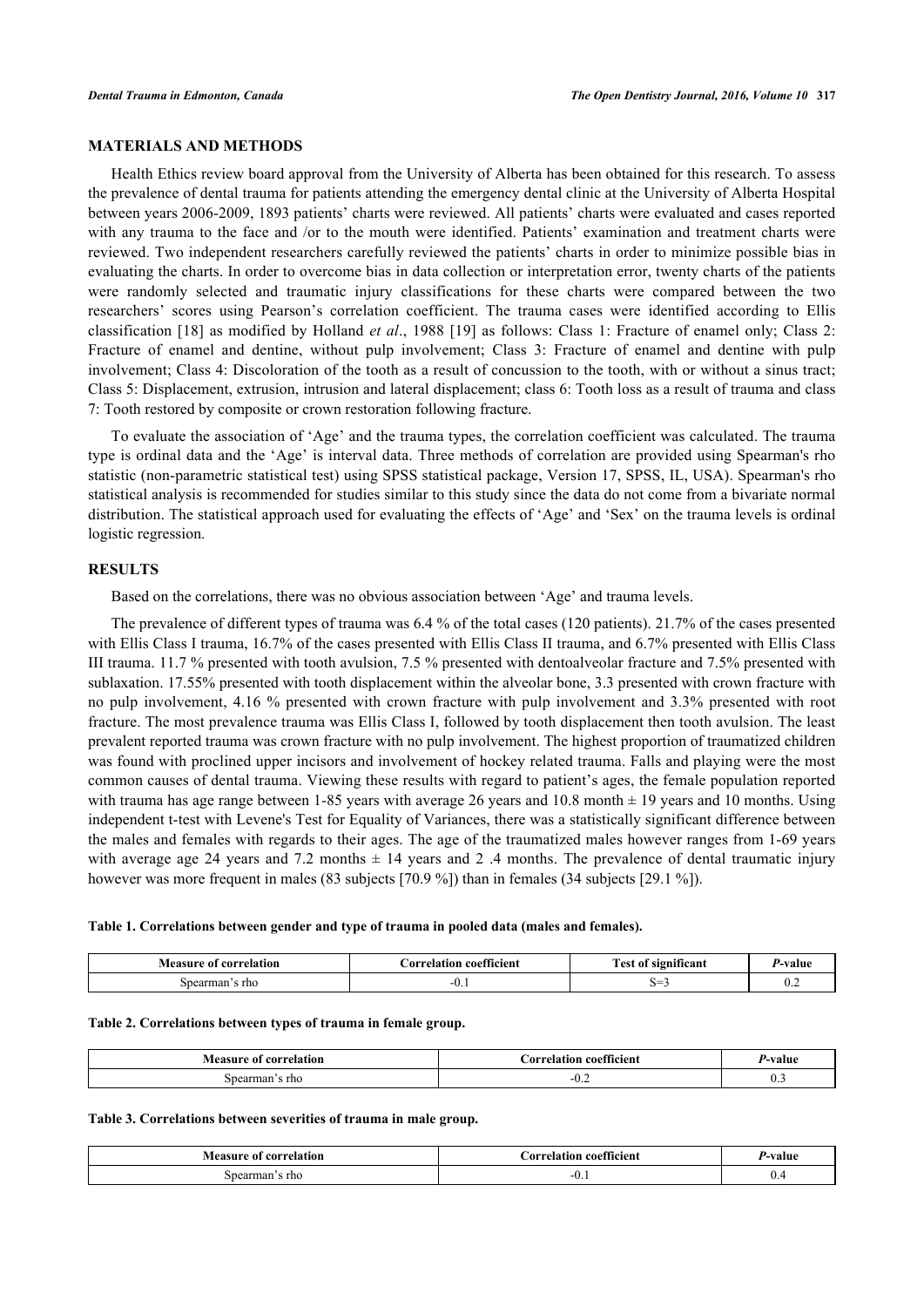#### **318** *The Open Dentistry Journal, 2016, Volume 10 Alkhadra et al.*

<span id="page-3-0"></span>Fig. (**[1](#page-3-0)**) shows the distribution of the cases for the 7 different levels of trauma in this study. The distributions of cases separated by 'Sex' are shown in the Fig. (**[2](#page-3-1)**). From this figure, it can be seen that the effect of 'Sex' on the classification of trauma is significant. Fig. (**[3](#page-3-2)**) presents a box plot showing comparison of dental trauma distribution between males and females in different age groups. Fig. (**[4](#page-4-0)**) shows the correlation between age and trauma type for males and females. Spearman's rho statistic is recommended for this study since the data does not come from a bivariate normal distribution. Based on the correlations, there is no obvious association between 'Age' and trauma levels (Tables  $1 - 3$  $1 - 3$  $1 - 3$ ).



<span id="page-3-1"></span>Fig. (1). Distribution of dental trauma according to Ellis classification. It can be noticed that types 1 and 2 are the most common types of trauma in Edmonton.



# Bar plot showing the frequency of 7 trauma types

<span id="page-3-2"></span>Fig. (2). Distribution of dental trauma according to Ellis classification between males and females. It can be seen that males have consistently increased prevalence of trauma than females in all types of trauma.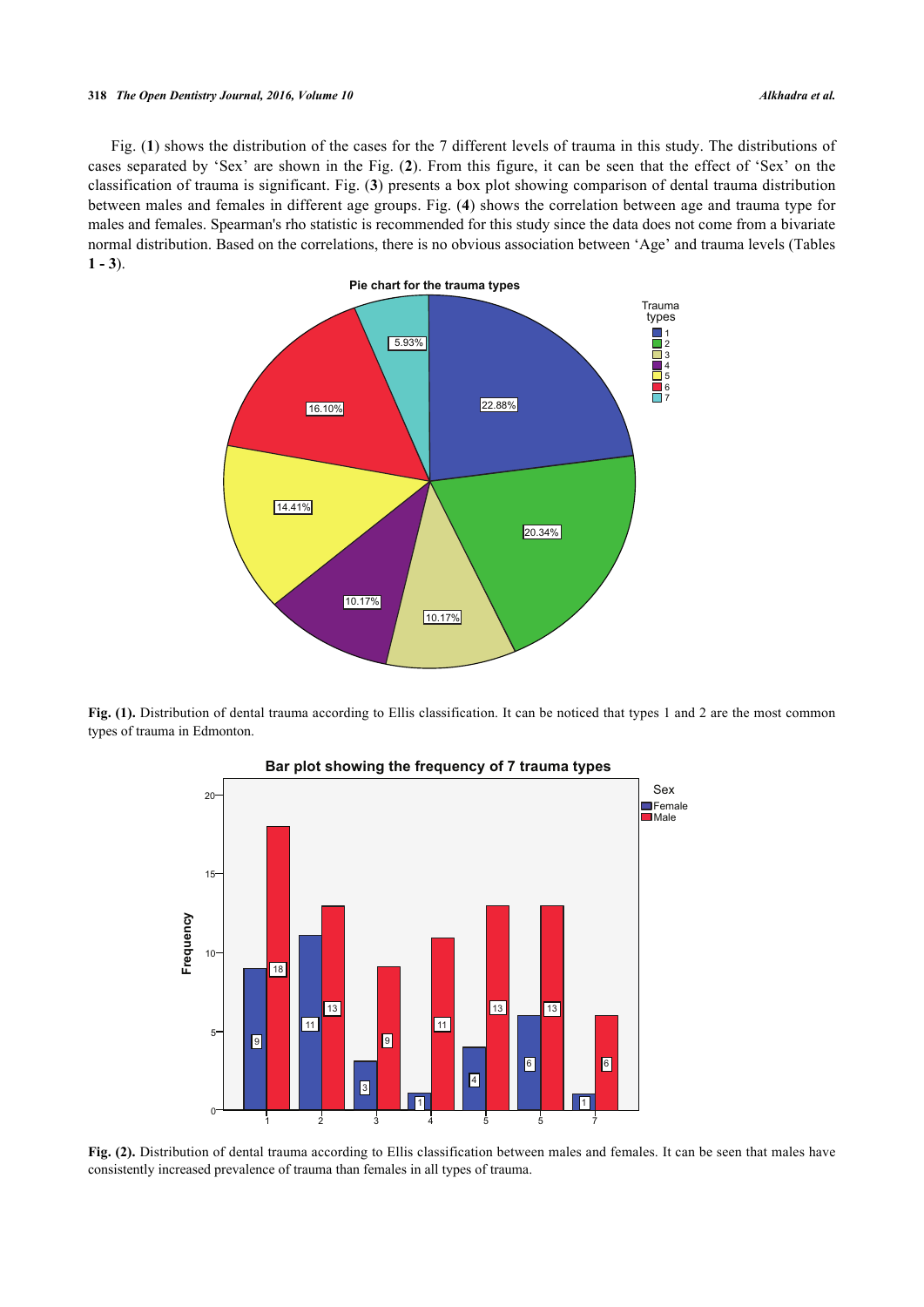

<span id="page-4-0"></span>Fig. (3). Box plot showing comparison of dental trauma distribution between males and females in different age groups. It can be seen that males have higher total prevalence of trauma than females.



**Fig. (4).** Correlation between age and trauma type for males and females. It can be seen that males presented with trauma were older than females who presented with trauma.

Using ordinal logistic regression, the coefficients for 'Age' and 'Sex' were -0.01528 ( $p=0.1546$ ) and 0.45031 (*p*=0.2092), respectively. With a significance level of 0.05, the two effects are both insignificant on the levels of the trauma.

### **DISCUSSION**

Although there are many dental trauma classifications available in the literature, it has been recommended recently,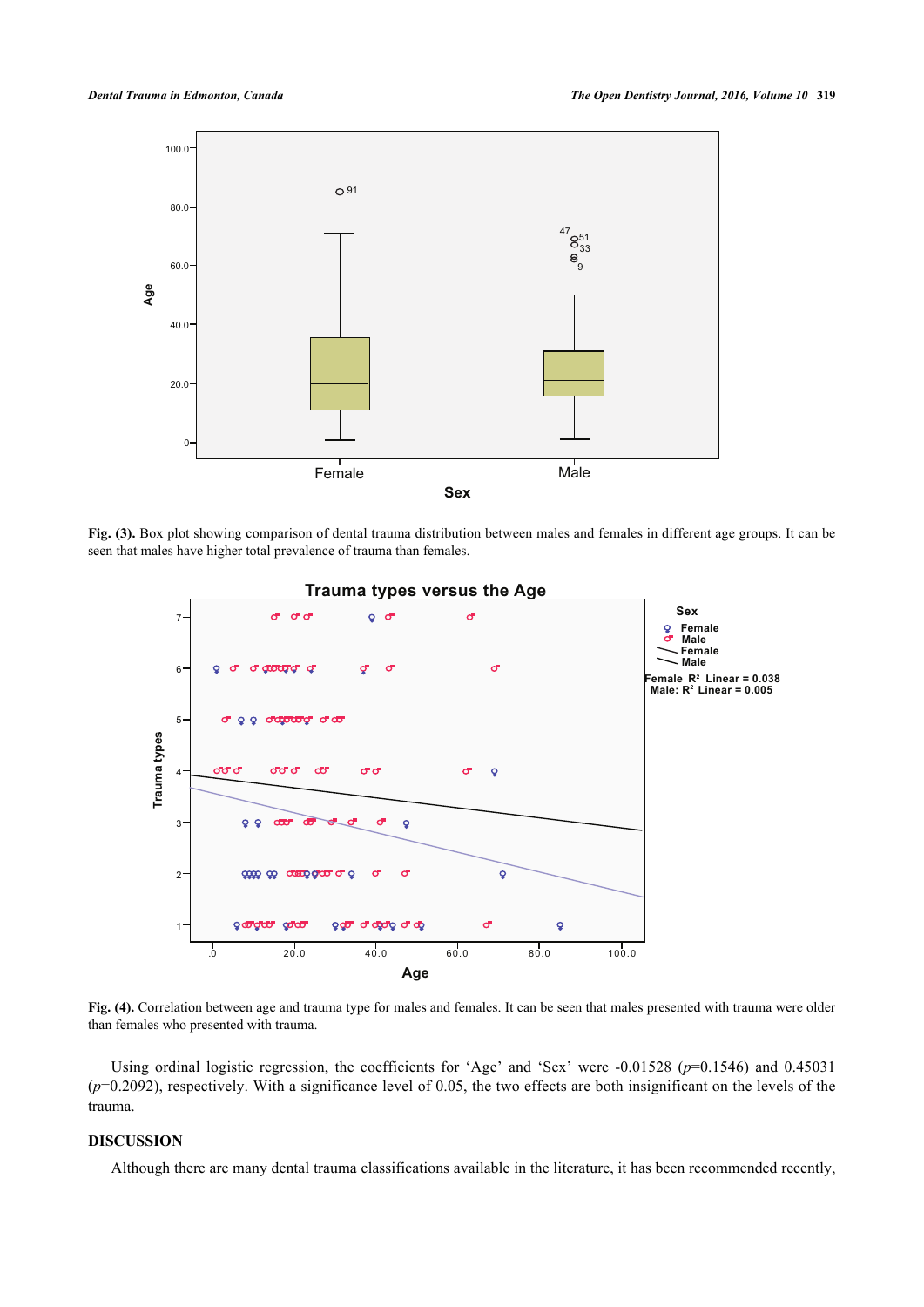based on a systematic review of dental trauma classification systems, that Ellis classification is the most appropriate classification system for epidemiological studies[[20](#page-6-10)]. It has been reported that some of these systems are nonapplicable in epidemiological studies, due to some particular characteristics, *i.e.* radiographic examination as a part of the clinical examination; diagnosis of root fractures, pulp vitality and sinus tracts. Moreover, some of them include many broad terms, detailed terms, or very controversial ones. In addition, it has been concluded that Ellis' classification system, is the most suitable for epidemiological studies. The Aim of the current manuscript was to report the prevalence and types of dental traumatic injuries in Edmonton, Alberta according to Ellis Classification of dental trauma and its modification by Holland *et al*., 1988 [\[19](#page-6-9)].

The prevalence of dentoalveolar trauma at the emergency dental clinic at the University of Alberta hospital in this study revealed 6.4% of the total patients attended the emergency clinic. This percentage is comparable to that of a South Africa report (add reference). In comparison to different reports of the prevalence of dental trauma, Alberta may be considered the lowest prevalence in the world. Based on the statistical analysis of the presented data, the null hypothesis that there is no relationship between severity of dental trauma and gender is rejected. Also, the null hypothesis that there is no relationship between severity of dental trauma and age is rejected. The relatively increased prevalence of Ellis class I, 2 and 5, 6 could be explained by the understanding that trauma occur due to increased involvement of younger generation in sports that do not enforce safety precautions (wearing mouth guards in case of soccer for example), with particular increase prevalence in males than in females. This may also be attributed to the decreased involvement of younger females in aggressive sports than males.

#### **SUMMARY**

The present study presents a relatively low prevalence of dental trauma, but still this low percentage represents a large number of patients. This study suggests initiation and implementation of public awareness studies that aims towards prevention and potential treatment strategies of dentoalveolar traumatic injuries.

## **CONFLICT OF INTEREST**

The authors confirm that this article content has no conflict of interest.

## **ACKNOWLEDGEMENTS**

The authors would like to acknowledge Mary-Ellen Polymeris and Shanie Maharaj for their help with collecting data. Also, the authors would like to thank Dr. Giseon Heo and Yin Li for their help with statistical analysis.

## **REFERENCES**

- <span id="page-5-0"></span>[1] Petti S, Tarsitani G, Arcadi P, Tomassini E, Romagnoli L. The prevalence of anterior tooth trauma in children 6 to 11 years old. Minerva Stomatol 1996; 45(5): 213-8. [PMID: [8926989\]](http://www.ncbi.nlm.nih.gov/pubmed/8926989)
- <span id="page-5-1"></span>[2] García-Godoy F. A classification for traumatic injuries to primary and permanent teeth. J Pedod 1981; 5(4): 295-7. [PMID: [6121021\]](http://www.ncbi.nlm.nih.gov/pubmed/6121021)
- <span id="page-5-2"></span>[3] Josefsson E, Karlander EL. Traumatic injuries to permanent teeth among Swedish school children living in a rural area. Swed Dent J 1994; 18(3): 87-94. [PMID: [7916166\]](http://www.ncbi.nlm.nih.gov/pubmed/7916166)
- <span id="page-5-3"></span>[4] Noori AJ, Al-Obaidi WA. Traumatic dental injuries among primary school children in Sulaimani city, Iraq. Dent Traumatol 2009; 25(4): 442-6.

[\[http://dx.doi.org/10.1111/j.1600-9657.2009.00791.x\]](http://dx.doi.org/10.1111/j.1600-9657.2009.00791.x) [PMID: [19496800](http://www.ncbi.nlm.nih.gov/pubmed/19496800)]

- <span id="page-5-4"></span>[5] Al-Hayali A. Traumatized anterior teeth among 4–11 years old in the central region of Iraq. MSc thesis. Baghdad: College of Dentistry, University of Baghdad 1998.
- <span id="page-5-5"></span>[6] Adekoya-Sofowora CA, Adesina OA, Nasir WO, Oginni AO, Ugboko VI. Prevalence and causes of fractured permanent incisors in 12-yearold suburban Nigerian schoolchildren. Dent Traumatol 2009; 25(3): 314-7. [\[http://dx.doi.org/10.1111/j.1600-9657.2008.00704.x\]](http://dx.doi.org/10.1111/j.1600-9657.2008.00704.x) [PMID: [19302204](http://www.ncbi.nlm.nih.gov/pubmed/19302204)]
- <span id="page-5-6"></span>[7] Naidoo S, Sheiham A, Tsakos G. Traumatic dental injuries of permanent incisors in 11- to 13-year-old South African schoolchildren. Dent Traumatol 2009; 25(2): 224-8. [\[http://dx.doi.org/10.1111/j.1600-9657.2008.00749.x\]](http://dx.doi.org/10.1111/j.1600-9657.2008.00749.x) [PMID: [19290905](http://www.ncbi.nlm.nih.gov/pubmed/19290905)]
- <span id="page-5-7"></span>[8] Cavalcanti AL, Bezerra PK, de Alencar CR, Moura C. Traumatic anterior dental injuries in 7- to 12-year-old Brazilian children. Dent Traumatol 2009; 25(2): 198-202. [\[http://dx.doi.org/10.1111/j.1600-9657.2008.00746.x\]](http://dx.doi.org/10.1111/j.1600-9657.2008.00746.x) [PMID: [19290900](http://www.ncbi.nlm.nih.gov/pubmed/19290900)]